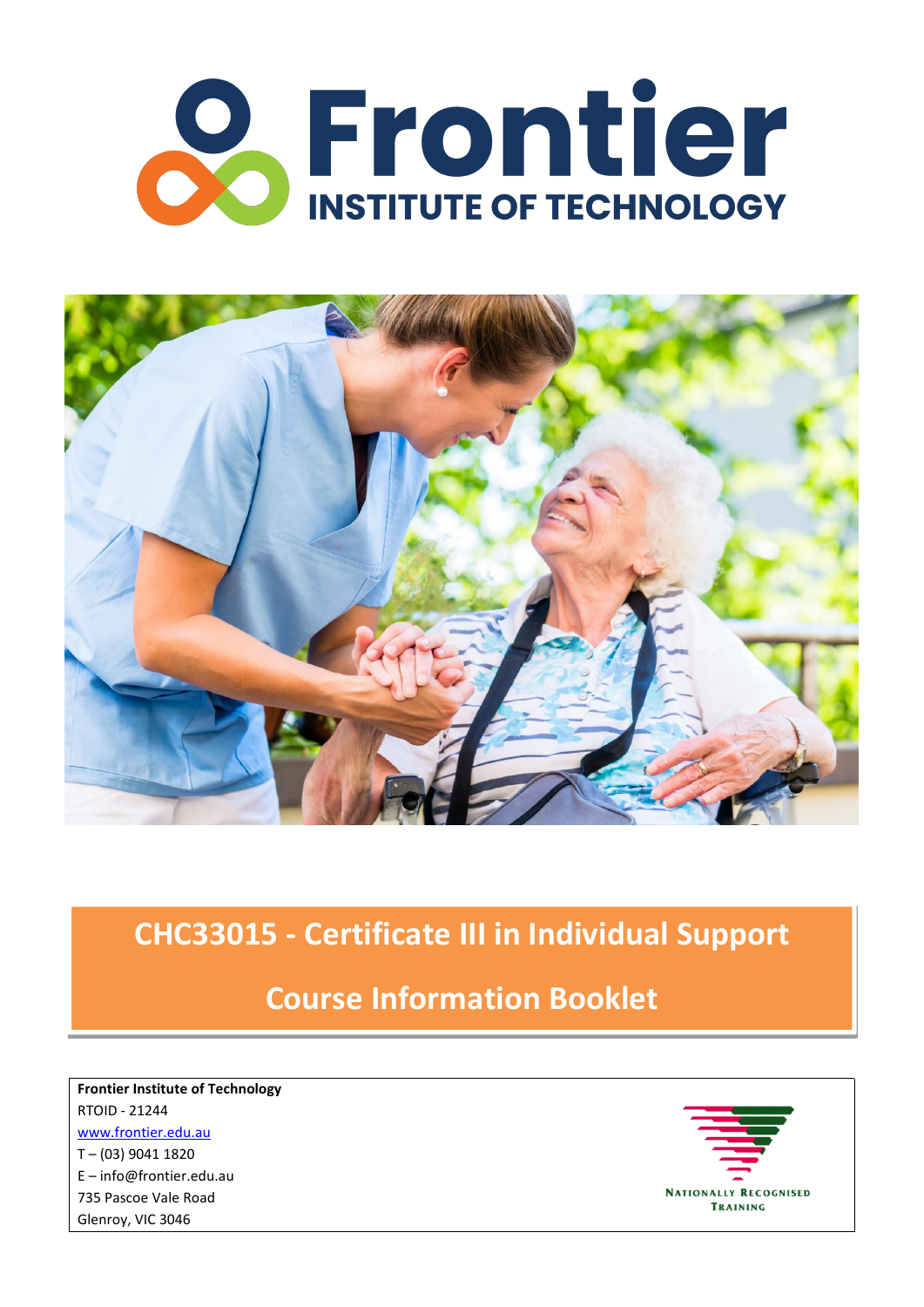#### **About us**

Frontier Institute of Technology is a Registered Training Provider that meets the administrative, delivery, staffing, facility, marketing, financial, quality assurance and assessment standards agreed to by the Federal, State and Territory Governments in Australia.

The State Government registering authority monitors Frontier Institute of Technology and subjects it to regular external audits to verify its adherence to the standards.

Frontier Institute of Technology has been established to deliver nationally recognised training to upgrade client's skills. Detailed quality systems have been established to ensure consistency in administration, delivery and assessments.

Frontier's objectives during this program are:

- **thata)** to train and equip students with the skills and knowledge relating to **CHC33015 Certificate III in Individual Support;**
- $\blacksquare$  to support students to achieve successful competency and completion of this program;
- to identify special needs and learning barriers
- $\blacksquare$  to assist those with special needs; and
- to provide access and equity in the enrolment, delivery and assessment process.

## **Who is thiscourse designed for?**

Our nationally recognised CHC33015 Certificate III in Individual Support provides the knowledge and skills to work in care roles within the community and/or residential settings.

This qualification will prepare participants to follow an individualising plan to provide support and meet personal care needs, implement individualised plans and empower those with disabilities. Participants will have a range of factual, technical and procedural knowledge, as well as some theoretical knowledge of the concepts and practices required to provide person-centered support.

The potential career outcomes after successful course completion are: Accommodation Support Worker, Care Assistant, Community Care Worker, Disability Support Worker, and Residential Care Officer.

To achieve this qualification, the candidate must have completed at least 120 hours of work as detailed in the Assessment Requirements of the units of competency.

## **Entry Requirements**

It is beneficial but not essential for students to have access to a workplace while undertaking this qualification.

### **Applicants must:**

- Be 18 years or over
- Be sufficiently proficient in English (read, write and speak) to be able to work successfully in a highly regulated environment
- Have satisfactorily completed a minimum of year 12 or equivalent.

#### **Pre-Training Review (PTR)**

A pre-training interview will be conducted with the applicant by a Frontier representative. This interview will help us identify your prior experience, existing knowledge, skills and suitability for the course. The Pre-Training Review will be valuable in determining if additional support and/or reasonable adjustment is required for you to successfully complete the course.

#### **Language, Literacy & Numeracy**

Applicants must undertake a language, literacy and numeracy assessment during their induction session, prior to beginning the qualification. Results will be assessed on an individual level by the assessor.

Depending upon the level of support required for the language, literacy or numeracy, alternative training and assessment methods may be used or

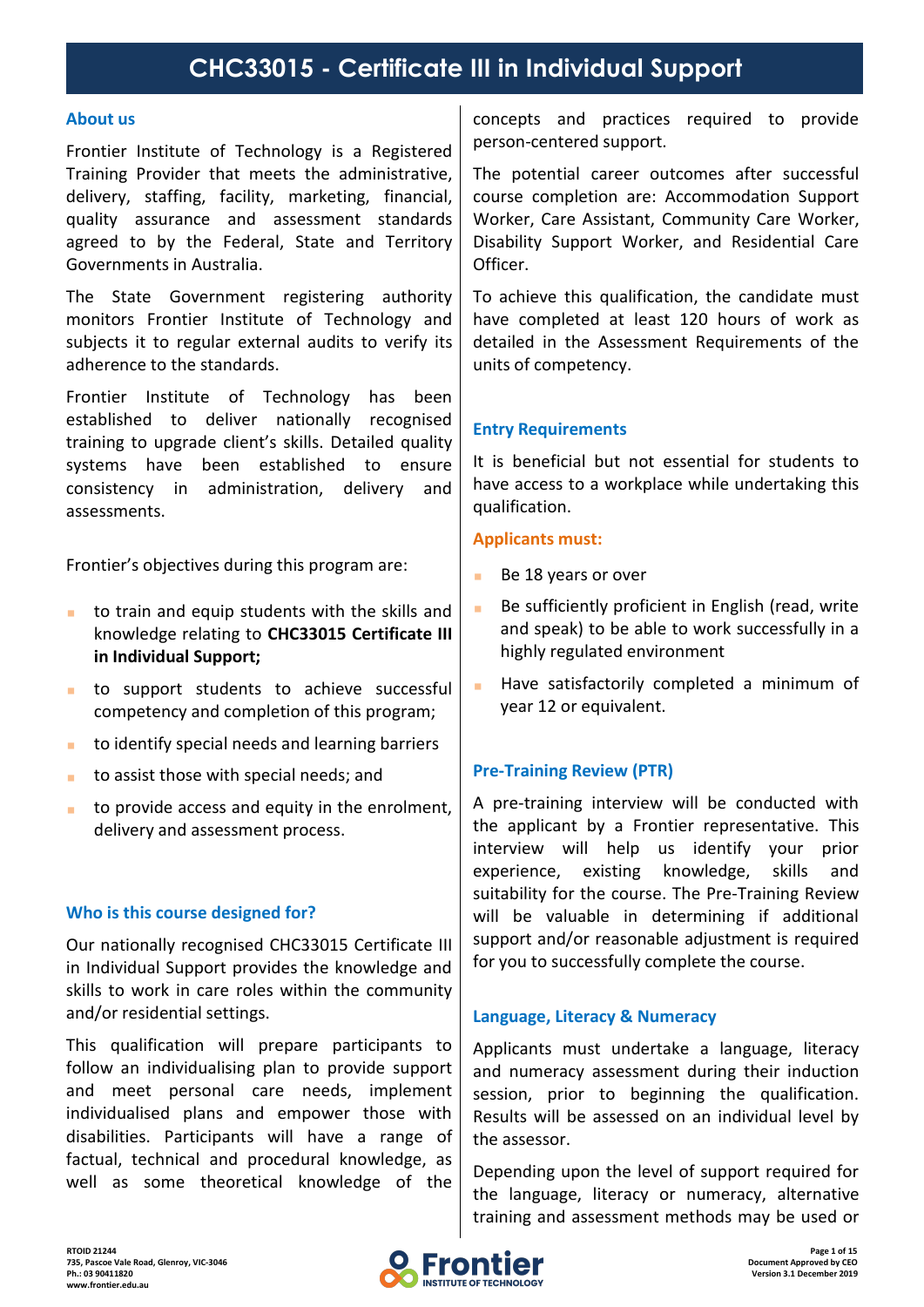the learners will be recommended to pursue the Foundation Skills program, which will help them fulfil the LLN gap and achieve the qualification.

## **What will I study?**

The students enrolled in **CHC33015 Certificate III in Individual Support** are required to complete 13 units of competency as listed below:

### **Core Units**

**CHCCCS015** Provide individualised support

**CHCCCS023** Support independence and wellbeing

**CHCCOM005** Communicate and work in health or community services

**CHCDIV001** Work with diverse people

**CHCLEG001** Work legally and ethically

**HLTAAP001** Recognise healthy body systems

**HLTWHS002** Follow safe work practices for direct client care

## **Elective Units**

**CHCAGE001** Facilitate the empowerment of older people

**CHCAGE005** Provide support to people living with dementia

**CHCCCS011** Meet personal support needs

**CHCCCS025** Support relationships with carers and families

**CHCDIS001** Contribute to ongoing skills development using a strengths-based approach

**CHCDIS002** Follow established person-centred behaviour supports

Please note that the above electives are meant for structured training. More electives are available for RPL students, which is detailed on our website at [www.frontier.edu.au.](https://www.frontier.edu.au)

#### **How is assessment conducted?**

The assessment for each unit of competency will be provided by the trainer when the student is ready for assessment. Evidence for assessment may be gathered over an extended period of time for consistency. The student will complete and submit each assessment task to their instructor based on their agreed assessment timeline. Assessment materials and timelines are flexible.

## **How long will it take?**

The time taken to complete will depend on the learner and the delivery option selected.

**Intake Dates –** Frontier Institute of Technology offers monthly intakes and the course may be commenced in your discretion. Please inquire with the Student Administration regarding intake dates. Intake dates are also published and updated on our website at [www.frontier.edu.au.](http://www.frontier.edu.au)

**Course Duration –** 608 hours delivered over a period of 7 months. The course duration may vary depending on the learners' prior experience, knowledge and abilities.

## **How will the lessons be delivered?**

**Delivery Methods –** You are advised to identify your delivery method prior to enrolling in the qualification. Frontier Institute of Technology offers the following delivery modes for this qualification:

- Face to Face Delivery Involves structured classroom-based training in a simulated work environment. Each session will allow enough time for the students to learn the topic, undertake practice opportunities and complete/submit set tasks required for assessment purposes.
- Self-Paced Learning Involves the learner undertaking learning and assessment tasks between face-to-face consultations. The extent of self-paced learning is determined by each individual learner and is communicated through the trainer and assessor.

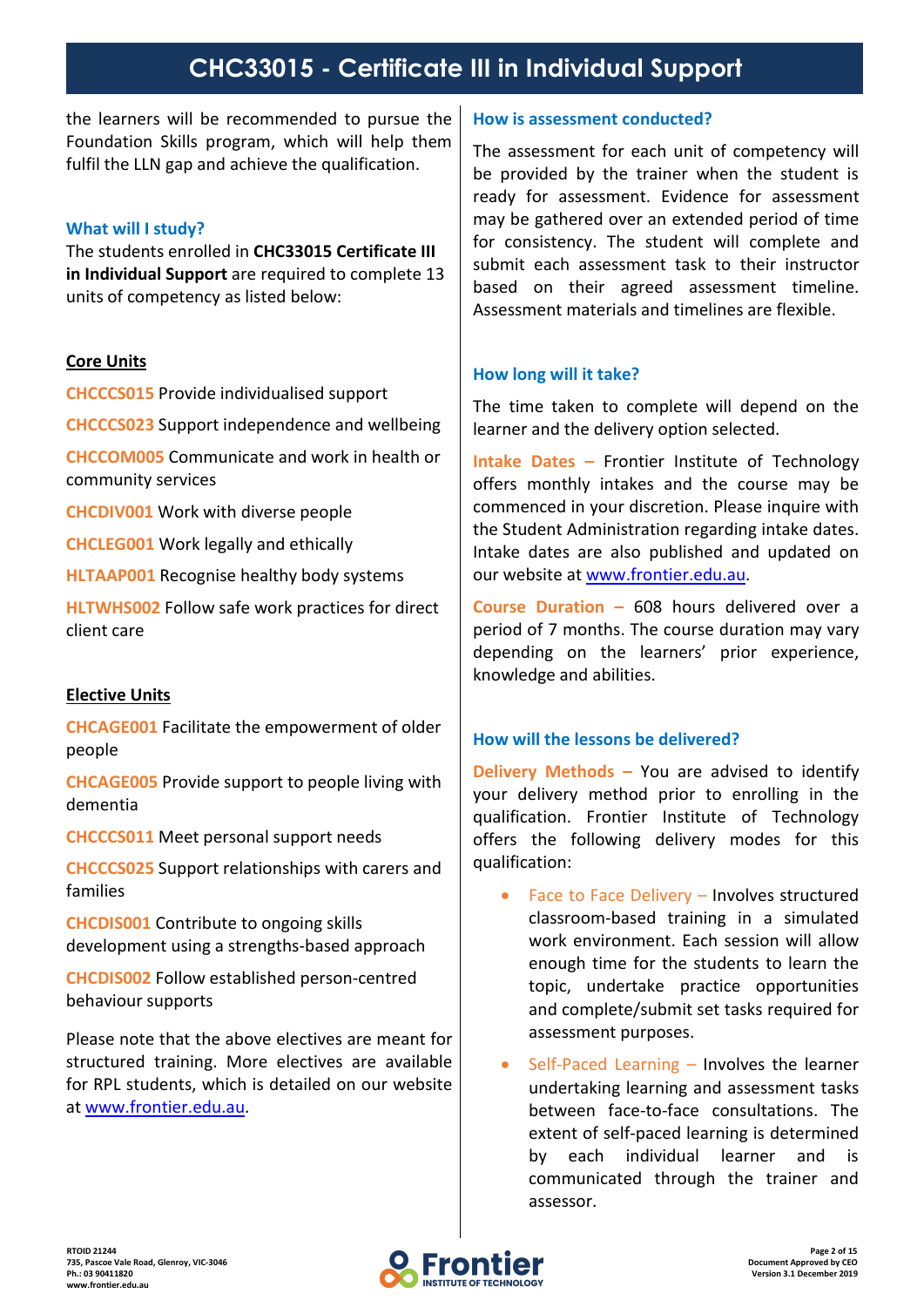- Work-Based Delivery Occurs when the learner undertakes structured training within their workplace, which is delivered  $\Big|$ by a workplace supervisor, manager, colleague or workplace trainer.
- Online Delivery Where the learner will undertake learning and assessment tasks through an online platform where each unit will be provided with enough time for the students to learn the topic, undertake practice opportunities, complete and submit set tasks required for assessment purposes.

### **Issue of Qualification**

Students will receive a nationally recognised qualification when they fulfil the requirements of  $\vert$ all the units of competency, including core and elective, in their training plans.

The qualification will be issued once all payments  $\Big|$ have been cleared. Students who have partially completed the units of competency will receive a Statement of Attainment. The certificates will typically be issued within 28 days of request or completion of the training.

Student records are managed securely and confidentially. They are available upon request for student perusal.

## **Credit Transfer**

Students who have completed current units from training packages at other institutions will be given recognition on presentation of a verified Transcript, Award or Statement of Attainment.  $\Big|$  3.

## **What can I expect from Frontier Institute of Technology?**

- **Experienced, knowledgeable and punctual** trainers;
- **Quality training materials and excellent** student support;
- **Scheduled face-to-face training sessions:**
- **User friendly course materials/manuals;**
- Assessment of each module and assistance in gathering evidence;
- Issued nationally recognised training;
- **For further information about our services** please see your student handbook.

### **What is expected from Students?**

In order to provide students with the highest level of tuition and delivery, it is expected that students meet the following minimum requirements:

- **EXTERNAL Students are expected to attend all scheduled** classes. If a student is not available to attend a class for any reason, they are to contact their trainers prior to making any other arrangements.
- Students are advised to read through the unit manual and practice their knowledge between sessions.
- Students are advised to apply the skills learned in the training sessions to their work tasks.

Please note that should any training material be lost, the replacement cost is \$66.00 per manual.

Please contact Student Administration if you need further clarification on any of these points.

#### **How do I enrol?**

- 1. Read the pre-enrolment and course information booklet.
- 2. Complete the Student Enrolment Form and sign it.
- Supply supplementary documents such as your driving license to verify your identity.
- 4. Return the Enrolment form by post **or** email to:

**Frontier Institute of Technology 735 Pascoe Vale Road,Glenroy, Vic- 3046 Email: [enrolment@frontier.edu.au](mailto:enrolment@frontier.edu.au)**

5. Alternatively, you can also fill out an online enrolment form available on our website.

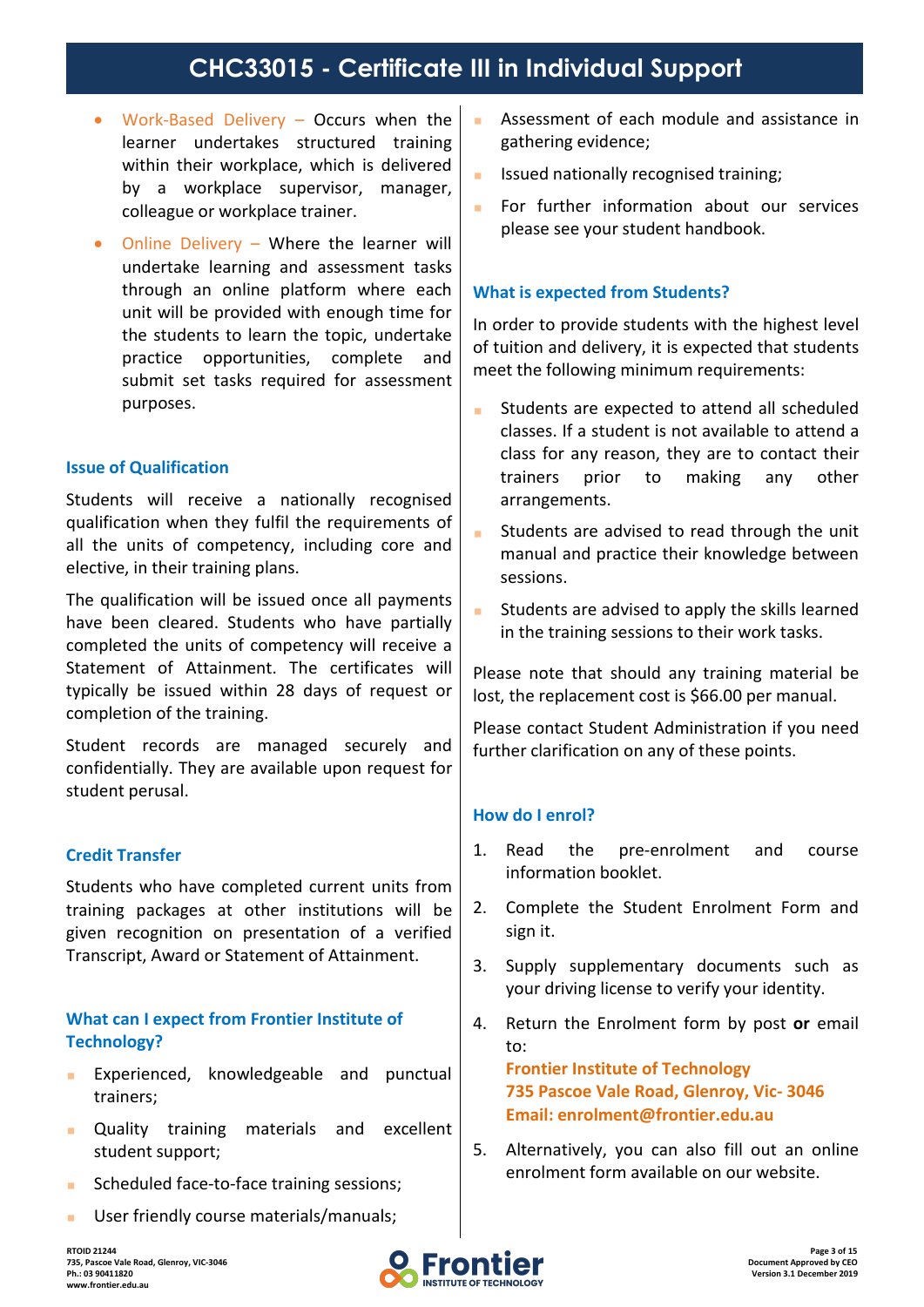- 6. A pre-training interview and LLN test will be scheduled prior to your enrolment.
- 7. Upon final assessment of your current skills and experience, Frontier Institute of Technology will contact you to confirm your acceptance into the nominated course.

### **Privacy Statement**

Frontier Institute of Technology Pty Ltd is required to provide the Victorian Government, through the Department, with student and training activity data, which may include information you provide in the enrolment process. Information is required to be provided in accordance with the Victorian VET Student Statistical Collection Guidelines.

The Department may use the information provided to it for planning, administration, policy development, program evaluation, resource allocation, reporting and/or research activities. For these and other lawful purposes, the Department may also disclose information to its consultants, advisors, other government agencies, professional bodies and/or other organisations.

## **What will I need to pay?**

## **Please refer to Schedule of Fees attached on the last page of this document.**

The table shows the fees which are inclusive of tuition, resources and administration fees, subject to eligibility.

Note: Fees may change during your course of study. Please be advised that Frontier Institute of Technology does not  $\begin{bmatrix} 1 \\ 1 \end{bmatrix}$ accept any fees more than \$1500.00 as an initial payment.

#### **Fee Refund Policy**

Any fees paid prior to the commencement of a  $|a|$ course are refundable upon withdrawal from the course, less the administration charge. If a student  $|$  b) withdraws from a course once training has  $\vert c \rangle$ commenced, no refunds are given. Please refer to the fees and refunds policy and procedure on our website at [www.frontier.edu.au.](https://www.frontier.edu.au)

### **Recognition of Prior Learning (RPL)**

#### **What is RPL?**

Recognition of Prior Learning (RPL) is an assessment pathway to gain a qualification. Candidates may apply for RPL if they believe they have the skills, knowledge and experience gained through work, training courses and work based training to meet the requirements of the course.

The evidence they provide will be assessed against the evidence requirements of one or more units of competency.

## **Who is thisRPL process designed for?**

The RPL Assessment process is designed for professionals/employees/workers with adequate currency and capability in the industry relevant to the qualification that they wish to obtain formal certification in.

Candidates will use their job experience and previous skills to be assessed against the requirements of the units of competency of the qualification that they wish to obtain formal certification in.

#### **Who is eligible?**

To be eligible and for us to consider your RPL application, a candidate must provide the following evidences along with a filled application form:

- Minimum 2 years of job experience in the same field, supported by a current CV and other relevant documentation as listed below:
- CV/Resume;
- b) Any licenses, if applicable;
- Previously completed qualification certificates and transcripts;

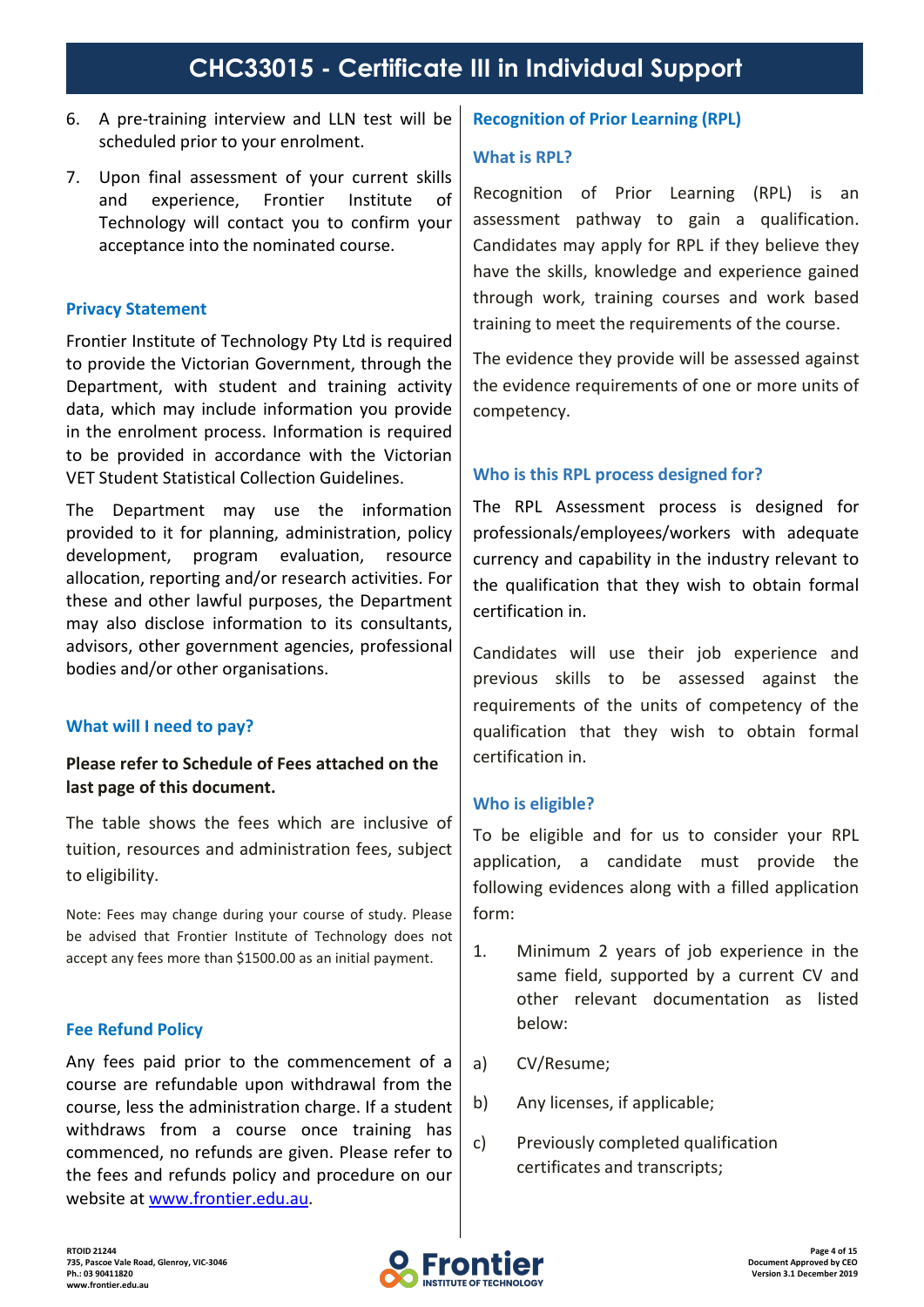- d) Overseas qualification and transcripts, if relevant;
- e) Employer's letter of employment;
- f) If the business is owned by the candidate, an ABN registration copy;
- g) A supervisor's letter acknowledging your experience in the job and the industry;
- 2. A declaration of a nominated Third Party Supervisor, who will work along with you to support your RPL process. A third party  $\vert$  colleagues, supervisor could be a colleague, a manager or a supervisor at your workplace.
- 3. At least 2 referees.

Upon evaluating the evidences submitted, a qualified Trainer & Assessor will contact the candidate. The Trainer and Assessor will provide the candidate with an RPL Initial Evaluation report outlining the next steps they will have to take. If the candidate is dissatisfied with the outcome of the RPL application, there is an appeal option. They will have to fill out a Complaint and Appeal and send it to [info@frontier.edu.au](mailto:info@frontier.edu.au) for analysis. However, we always encourage the candidate to have a one on one discussion with their trainer for a more friendly solution.

## **Who is eligible to be a Referee and assess your skills and knowledge?**

The applicant must provide details of three referees on the application form. One of your referees must be a Supervisor, called the 'Testimonial Referee' on the application form, and the other two are called 'Nominated Referees', whom your Assessor will contact for a reference check. One of the Nominated Referees should be able to provide you with a 'Third Party Report', and they must be in a position to verify the applicant's skills and knowledge. The referee types are explained in detail below:

**Testimonial Referee:** 'Testimonial Referees' can be the candidate's employer, supervisors or managers and they should be able to provide the candidate with a testimonial letter declaring that they have known them for more than 1 year and that they have sufficient job experience to meet the qualification requirements. The testimonial must also outline how the qualification will benefit the candidate and the job role at their workplace.

**Nominated Referee:** There should be two nominated referees, they could be the candidate's supervisors, managers or other relevant people who have worked with the candidate and can assess that their skills and knowledge are relevant to each of the units of competency. The two nominated referees are the ones who will be contacted for a reference check. If necessary, one of the nominated referees will have to provide a detailed Third Party Report for each Unit of Competency.

## **The RPL Stages**

The RPL process shortens the course's duration, but has its own structure to assess a candidate's competency against the qualification's units of competency.

There are six stages involved in the RPL process. However, it is upon the Trainer & Assessor's discretion to determine and select the steps that candidates will need to complete.

The more evidence provided by candidates at the beginning of the process, during the 'Initial RPL Self-Assessment, the less steps the RPL process will involve.

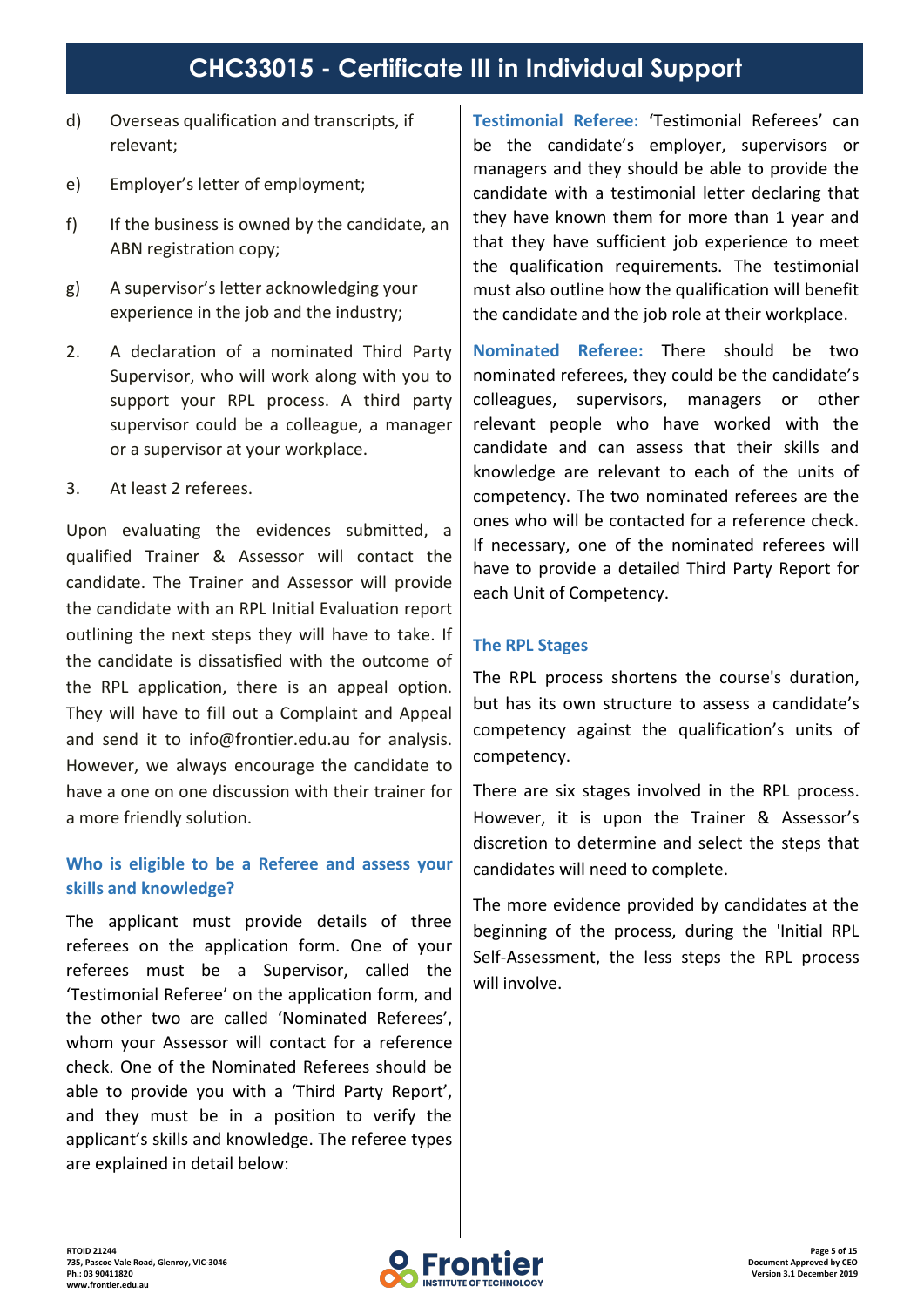The stages involved in the RPL process as key assessment methods include:

#### **Stage 1: Initial Self-Assessment**

During this initial stage, the candidate is provided with an 'Initial Self-Assessment' document or link where they are required to select the type of evidence that they can provide for each unit of competency. For each unit of competency, a candidate must provide all mandatory evidences and at least one of the optional evidences listed in the options. The candidate will have to gather the listed evidence and submit them in the next stage: 'Stage 2-Evidence Gathering Assessment'. Upon assessing the candidate's supplied evidence, a qualified Trainer & Assessor will contact the candidate and will provide them with an 'RPL Initial Evaluation Report' outlining the next steps they will have to take. The next five stages are explained in detail below:

#### **Stage 2: Evidence Gathering**

In the second stage, the candidate will have to submit their evidence. There are two options that the candidate can use to do that: by mail or by uploading the evidence onto the 'Stage 2: Evidence Gathering Assessment' template. This stage is a compulsory stage, where every applicant has to submit all the evidences they have listed in 'Stage 1: Initial Self-Assessment'.

#### **Stage 3: Interview**

This stage is a compulsory stage for all learners and is conducted towards the end of the RPL Process. At this stage, candidates are required to book a time and date with their trainer and assessor for a one on one interview. The assessor will ask them several questions relevant to the units of competency for the qualification they are undertaking through RPL. If the candidate cannot make time to come and see the trainer and  $\begin{array}{c} \text{and} \\ \text{The} \end{array}$ assessor in person, the interview can be conducted through Skype, GoToMeeting or can be

held over the phone, whichever is suitable, discussed and agreed upon by both the candidate and the trainer and assessor. The trainer and assessor will record the candidate's answers in written format on the 'Stage 5: Interview Questions' template.

The candidate's personal information is protected by our Privacy Policy and will remain safe and secure. The information will only be used for assessment judgement and might be shared with Government authorities when requested.

#### **Stage 4: Third Party Report**

Stage 4 is applicable to candidates that have failed to submit all mandatory evidences and at least one of the optional evidences listed for each unit of competency. At this stage, the candidate's third-party supervisor must submit a third-party report using their templates for the units of competency mentioned in the assessor's 'RPL Initial Evaluation Report'. Third-party reports can be mailed or uploaded onto the 'Stage 4: Third- Party Report' template. The candidate's supervisor must provide comments for each item on the checklist for each unit of competency. To demonstrate competency in each unit they must outline if the candidate's performance was valid, current and sufficient.

## **Stage 5: Written Questions & Answers/Practical Demonstration**

Stage 5 will be applicable to candidates that have failed to submit all the mandatory evidences and at least one of the optional evidences listed for each unit of competency. Candidates may be asked to complete Written Q & A relevant to the selected unit of competency lacking sufficient evidence or the assessor may ask candidates to practically demonstrate specific tasks relevant to the unit of competency lacking sufficient evidence. latter can be done through Skype. GoToMeeting or in person.

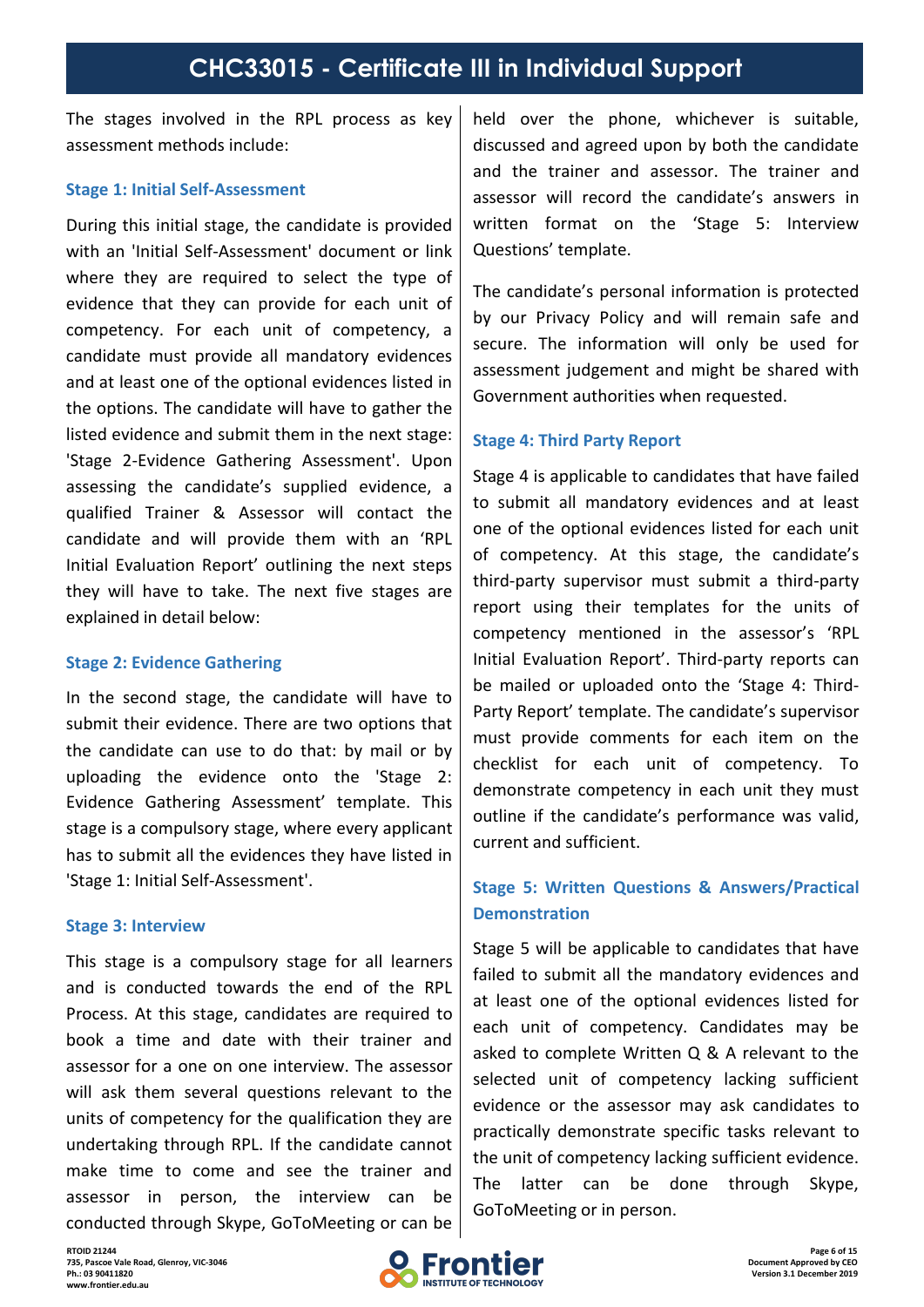#### **Stage 6: Gap Training**

Stage 6 will be applicable to candidates that have failed to submit any of the evidences listed for each of the units of competency. At times, this stage might be recommended towards the end of the process if the assessor determines that the gathered evidences have failed to meet the requirements of the unit of competency. At this stage, an applicant must undertake a complete structured training and assessment to gain competency in the unit.

Additional charges will apply at this stage. Candidates will be charged \$250.00 for each unit of competency.

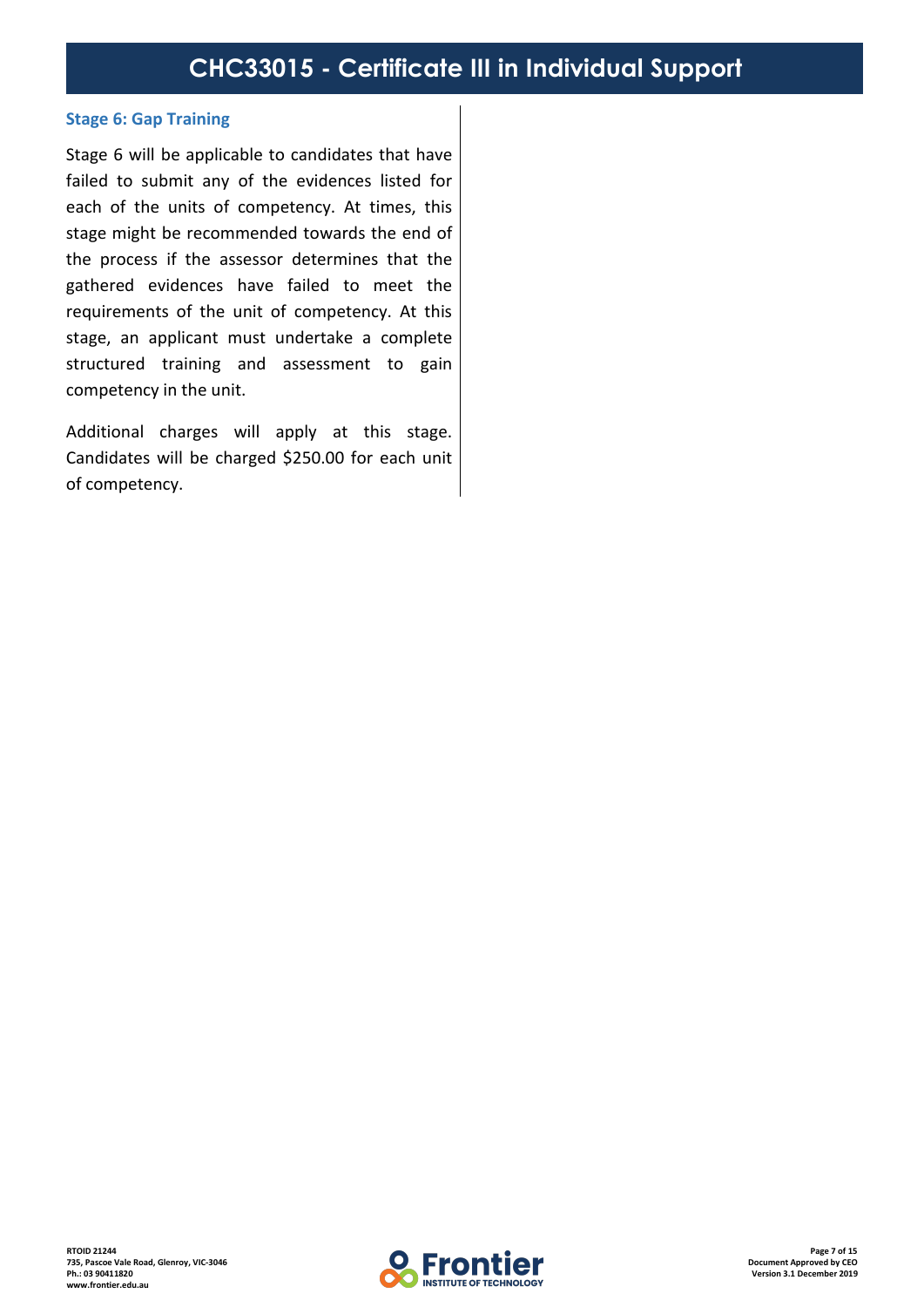## **Other Qualifications Offered by Frontier Institute of Technology**

### **Business Services**

| BSB30415 | Certificate III in Business Administration             |
|----------|--------------------------------------------------------|
| BSB30915 | Certificate III in Business Administration (Education) |
| BSB40515 | Certificate IV in Business Administration              |
| BSB50215 | Diploma of Business                                    |
| BSB50415 | Diploma of Business Administration                     |
| BSB51918 | Diploma of Leadership and Management                   |

## **Building and Construction Sector**

| CPC30111 | Certificate III in Bricklaying/Blocklaying             |
|----------|--------------------------------------------------------|
| CPC30116 | Certificate III in Shopfitting                         |
| CPC30211 | Certificate III in Carpentry                           |
| CPC30318 | Certificate III in Concreting                          |
| CPC30611 | Certificate III in Painting and Decorating             |
| CPC31411 | Certificate III in Construction Waterproofing          |
| CPC40110 | Certificate IV in Building and Construction (Building) |
| CPC41013 | Certificate IV in Demolition                           |
| CPC50210 | Diploma of Building and Construction (Building)        |
| CPC50308 | Diploma of Building and Construction (Management)      |
| MSF30418 | Certificate III in Glass and Glazing                   |
| UEE30811 | Certificate III in Electrotechnology Electrician       |

#### **Community Services Sector**

| CHC33015        | Certificate III in Individual Support |
|-----------------|---------------------------------------|
| <b>CHC52015</b> | Diploma of Community Services         |

#### **Hospitality Sector**

| SIT30816 | Certificate III in Commercial Cookery |
|----------|---------------------------------------|
| SIT40516 | Certificate IV in Commercial Cookery  |
| SIT50416 | Diploma of Hospitality Management     |

#### **Training and Assessment Sector**

| Certificate IV in Training and Assessment<br>TAE40116 |  |
|-------------------------------------------------------|--|
|-------------------------------------------------------|--|

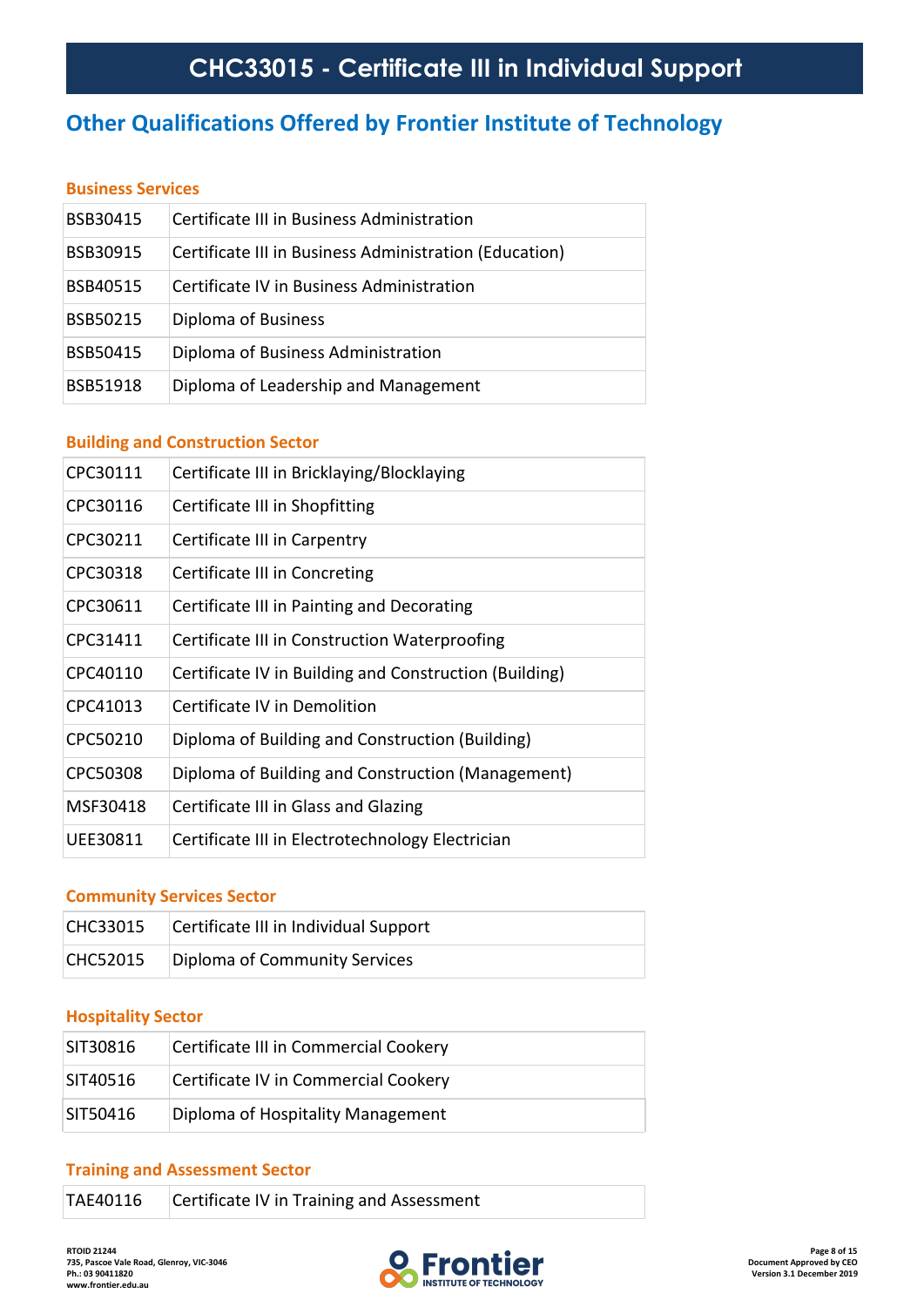This form must be filled in its entirety. The information you supply will be kept private and confidential and will in no way be used for any marketing purposes.

| Section A.                                                   | <b>Title:</b> $\Box$ Mr. $\Box$ Mrs. $\Box$ Ms. $\Box$ Miss $\Box$ Other                                                                                                                                                                                                                                                                                                                                                                                         |                                                   |  |  |  |
|--------------------------------------------------------------|------------------------------------------------------------------------------------------------------------------------------------------------------------------------------------------------------------------------------------------------------------------------------------------------------------------------------------------------------------------------------------------------------------------------------------------------------------------|---------------------------------------------------|--|--|--|
| <b>ENTER YOUR FULL</b><br>NAME*                              | <b>Family Name (Surname):</b>                                                                                                                                                                                                                                                                                                                                                                                                                                    |                                                   |  |  |  |
|                                                              | <b>Given Names:</b>                                                                                                                                                                                                                                                                                                                                                                                                                                              |                                                   |  |  |  |
|                                                              | * Please write the name that you used when you applied for your Unique Student Identifier (USI), including any middle names. If<br>you do not yet have a USI and want Frontier Institute of Technology to apply for a USI on your behalf, you must write your name,<br>including any middle names, exactly as written in the identity document you choose to use for this purpose. See section on the USI<br>at the end of this form for a detailed explanation. |                                                   |  |  |  |
| Section B.                                                   | $\prime$<br>Date of Birth (D/M/Y):<br>$\prime$                                                                                                                                                                                                                                                                                                                                                                                                                   | Gender:<br>$\Box$ Male $\Box$ Female $\Box$ Other |  |  |  |
| <b>PERSONAL</b>                                              | Home Phone No:                                                                                                                                                                                                                                                                                                                                                                                                                                                   | <b>Work Phone:</b>                                |  |  |  |
| <b>DETAILS</b>                                               | <b>Mobile No:</b>                                                                                                                                                                                                                                                                                                                                                                                                                                                | <b>Email Address:</b>                             |  |  |  |
|                                                              | <b>Residential Address:</b>                                                                                                                                                                                                                                                                                                                                                                                                                                      |                                                   |  |  |  |
|                                                              | <b>Flat/Unit Details:</b>                                                                                                                                                                                                                                                                                                                                                                                                                                        | <b>Street Name:</b>                               |  |  |  |
|                                                              | Suburb:                                                                                                                                                                                                                                                                                                                                                                                                                                                          |                                                   |  |  |  |
|                                                              | State:                                                                                                                                                                                                                                                                                                                                                                                                                                                           | Postcode:                                         |  |  |  |
|                                                              | Postal Address (if different from above):                                                                                                                                                                                                                                                                                                                                                                                                                        |                                                   |  |  |  |
|                                                              | <b>Flat/Unit Details:</b>                                                                                                                                                                                                                                                                                                                                                                                                                                        | <b>Street Name:</b>                               |  |  |  |
|                                                              | Suburb:                                                                                                                                                                                                                                                                                                                                                                                                                                                          |                                                   |  |  |  |
|                                                              | State:                                                                                                                                                                                                                                                                                                                                                                                                                                                           | Postcode:                                         |  |  |  |
| Section C.<br><b>EMERGENCY</b>                               | <b>Full Name:</b>                                                                                                                                                                                                                                                                                                                                                                                                                                                | <b>Relationship to You:</b>                       |  |  |  |
| <b>CONTACT</b>                                               | <b>Home Phone No:</b>                                                                                                                                                                                                                                                                                                                                                                                                                                            | <b>Work Phone:</b>                                |  |  |  |
| <b>DETAILS</b>                                               | Mobile No:                                                                                                                                                                                                                                                                                                                                                                                                                                                       | <b>Email Address:</b>                             |  |  |  |
|                                                              | <b>Address:</b>                                                                                                                                                                                                                                                                                                                                                                                                                                                  |                                                   |  |  |  |
|                                                              |                                                                                                                                                                                                                                                                                                                                                                                                                                                                  |                                                   |  |  |  |
|                                                              | State:                                                                                                                                                                                                                                                                                                                                                                                                                                                           | Postcode:                                         |  |  |  |
| Section D.                                                   | 1) In which country were you born?                                                                                                                                                                                                                                                                                                                                                                                                                               |                                                   |  |  |  |
| <b>LANGUAGE &amp;</b><br><b>CULTURAL</b><br><b>DIVERSITY</b> |                                                                                                                                                                                                                                                                                                                                                                                                                                                                  |                                                   |  |  |  |
|                                                              | 2) Australian Citizenship Status:                                                                                                                                                                                                                                                                                                                                                                                                                                |                                                   |  |  |  |
|                                                              | Australian Citizen<br>$\mathsf{L}$                                                                                                                                                                                                                                                                                                                                                                                                                               |                                                   |  |  |  |
|                                                              | New Zealand Citizen<br>$\Box$                                                                                                                                                                                                                                                                                                                                                                                                                                    |                                                   |  |  |  |
|                                                              | Australian Permanent Resident                                                                                                                                                                                                                                                                                                                                                                                                                                    |                                                   |  |  |  |
|                                                              | Student Visa                                                                                                                                                                                                                                                                                                                                                                                                                                                     |                                                   |  |  |  |
|                                                              | <b>Temporary Resident Visa</b><br>Visitor's Visa<br>$\Box$                                                                                                                                                                                                                                                                                                                                                                                                       |                                                   |  |  |  |
|                                                              | <b>Business Visa</b>                                                                                                                                                                                                                                                                                                                                                                                                                                             |                                                   |  |  |  |
|                                                              | Holiday Visa                                                                                                                                                                                                                                                                                                                                                                                                                                                     |                                                   |  |  |  |
|                                                              | Permanent Humanitarian Visa                                                                                                                                                                                                                                                                                                                                                                                                                                      |                                                   |  |  |  |
|                                                              |                                                                                                                                                                                                                                                                                                                                                                                                                                                                  |                                                   |  |  |  |
|                                                              | Overseas - No Visa or Citizenship                                                                                                                                                                                                                                                                                                                                                                                                                                |                                                   |  |  |  |

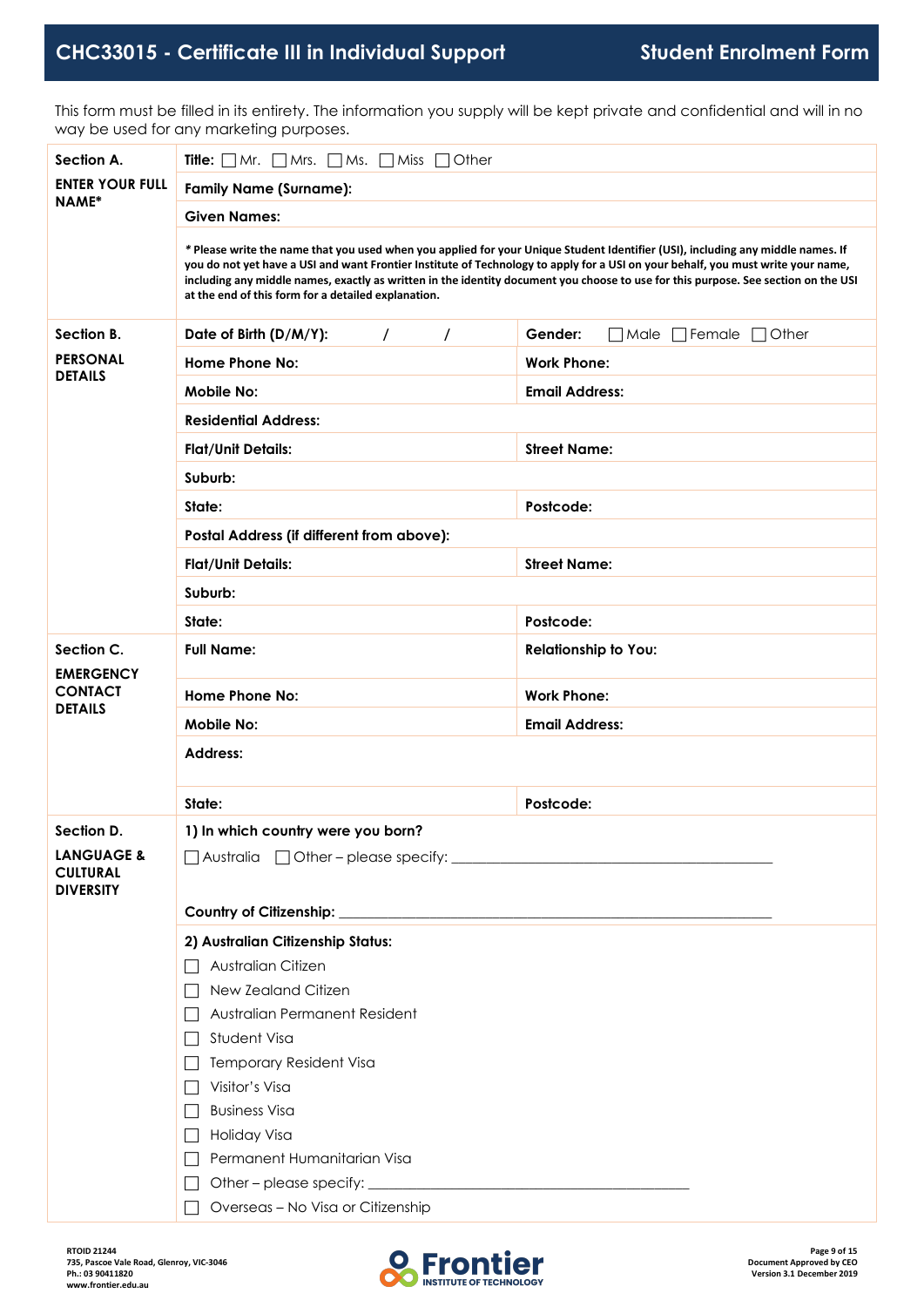|                                  | 3) Do you speak a language other than English at home?                                                                                                                          |                                                                                                     |  |  |  |
|----------------------------------|---------------------------------------------------------------------------------------------------------------------------------------------------------------------------------|-----------------------------------------------------------------------------------------------------|--|--|--|
|                                  | $\Box$ No, English only                                                                                                                                                         |                                                                                                     |  |  |  |
|                                  | $\Box$ Yes, other – please specify: $\Box$                                                                                                                                      |                                                                                                     |  |  |  |
|                                  | 4) How well do you speak English?                                                                                                                                               |                                                                                                     |  |  |  |
|                                  | $\Box$ Very well                                                                                                                                                                |                                                                                                     |  |  |  |
|                                  | $\Box$ Well                                                                                                                                                                     |                                                                                                     |  |  |  |
|                                  | $\Box$ Not well                                                                                                                                                                 |                                                                                                     |  |  |  |
|                                  | $\Box$ Not at all                                                                                                                                                               |                                                                                                     |  |  |  |
|                                  | 5) Are you of Aboriginal or Torres Strait Islander origin?                                                                                                                      |                                                                                                     |  |  |  |
|                                  | □ Yes, Aboriginal                                                                                                                                                               |                                                                                                     |  |  |  |
|                                  | Yes, Torres Strait Islander                                                                                                                                                     |                                                                                                     |  |  |  |
|                                  | $\Box$ No                                                                                                                                                                       |                                                                                                     |  |  |  |
|                                  | (For persons of both Aboriginal and Torres Strait Islander origin, mark both 'Yes' boxes)                                                                                       |                                                                                                     |  |  |  |
| Section E.                       | 1) Do you consider yourself to have a disability, impairment or long-term condition?                                                                                            |                                                                                                     |  |  |  |
| <b>DISABILITY &amp;</b>          | $\Box$ Yes                                                                                                                                                                      |                                                                                                     |  |  |  |
| <b>LEARNER</b><br><b>SUPPORT</b> | $\Box$ No                                                                                                                                                                       |                                                                                                     |  |  |  |
|                                  | 2) If you indicated the presence of a disability, impairment or long-term condition, please select the<br>area(s) in the following list:                                        |                                                                                                     |  |  |  |
|                                  | □ Hearing/Deaf                                                                                                                                                                  | $\Box$ Mental illness                                                                               |  |  |  |
|                                  | $\Box$ Physical                                                                                                                                                                 | Acquired brain impairment                                                                           |  |  |  |
|                                  | $\Box$ Intellectual                                                                                                                                                             | $\Box$ Vision                                                                                       |  |  |  |
|                                  | $\Box$ Learning                                                                                                                                                                 | $\Box$ Medical condition                                                                            |  |  |  |
|                                  | $\Box$ Other                                                                                                                                                                    |                                                                                                     |  |  |  |
|                                  | 3) If you have ficked any of the above, do you require any additional training support from us?                                                                                 |                                                                                                     |  |  |  |
|                                  | $\Box$ Yes                                                                                                                                                                      |                                                                                                     |  |  |  |
|                                  | $\Box$ No                                                                                                                                                                       |                                                                                                     |  |  |  |
| Section F.                       | 1) Do you hold a current concession card?                                                                                                                                       |                                                                                                     |  |  |  |
| <b>CONCESSION</b>                | $\Box$ Yes<br>$\Box$ No                                                                                                                                                         |                                                                                                     |  |  |  |
|                                  |                                                                                                                                                                                 |                                                                                                     |  |  |  |
|                                  | 2) If yes, what type of card? Please tick below:                                                                                                                                |                                                                                                     |  |  |  |
|                                  | $\Box$ Health Card<br>$\Box$ Pensioner Card<br>$\Box$ Veterans Gold Card                                                                                                        |                                                                                                     |  |  |  |
|                                  |                                                                                                                                                                                 |                                                                                                     |  |  |  |
|                                  | If you ticked a concession card type you must write the number of the card here:<br>(You must provide a certified copy of the concession card with this enrolment application.) |                                                                                                     |  |  |  |
|                                  |                                                                                                                                                                                 |                                                                                                     |  |  |  |
| Section G.<br><b>SCHOOLING</b>   | apply).                                                                                                                                                                         | 1) Please tick the state(s) you have studied in (you may tick more than one box if multiple choices |  |  |  |
|                                  | $\Box$ VIC $\Box$ SA $\Box$ NT $\Box$ NSW $\Box$ QLD $\Box$ WA $\Box$ TAS<br>$\Box$ Overseas                                                                                    |                                                                                                     |  |  |  |
|                                  | 2) What is your highest COMPLETED school level?                                                                                                                                 |                                                                                                     |  |  |  |
|                                  | $\Box$ Year 12 or equivalent                                                                                                                                                    |                                                                                                     |  |  |  |
|                                  | □ Year 11 or equivalent                                                                                                                                                         |                                                                                                     |  |  |  |
|                                  | □ Year 10 or equivalent                                                                                                                                                         |                                                                                                     |  |  |  |
|                                  | Year 9 or equivalent                                                                                                                                                            |                                                                                                     |  |  |  |
|                                  | $\Box$ Year 8 or below                                                                                                                                                          |                                                                                                     |  |  |  |
|                                  | $\Box$ Never attended school                                                                                                                                                    |                                                                                                     |  |  |  |

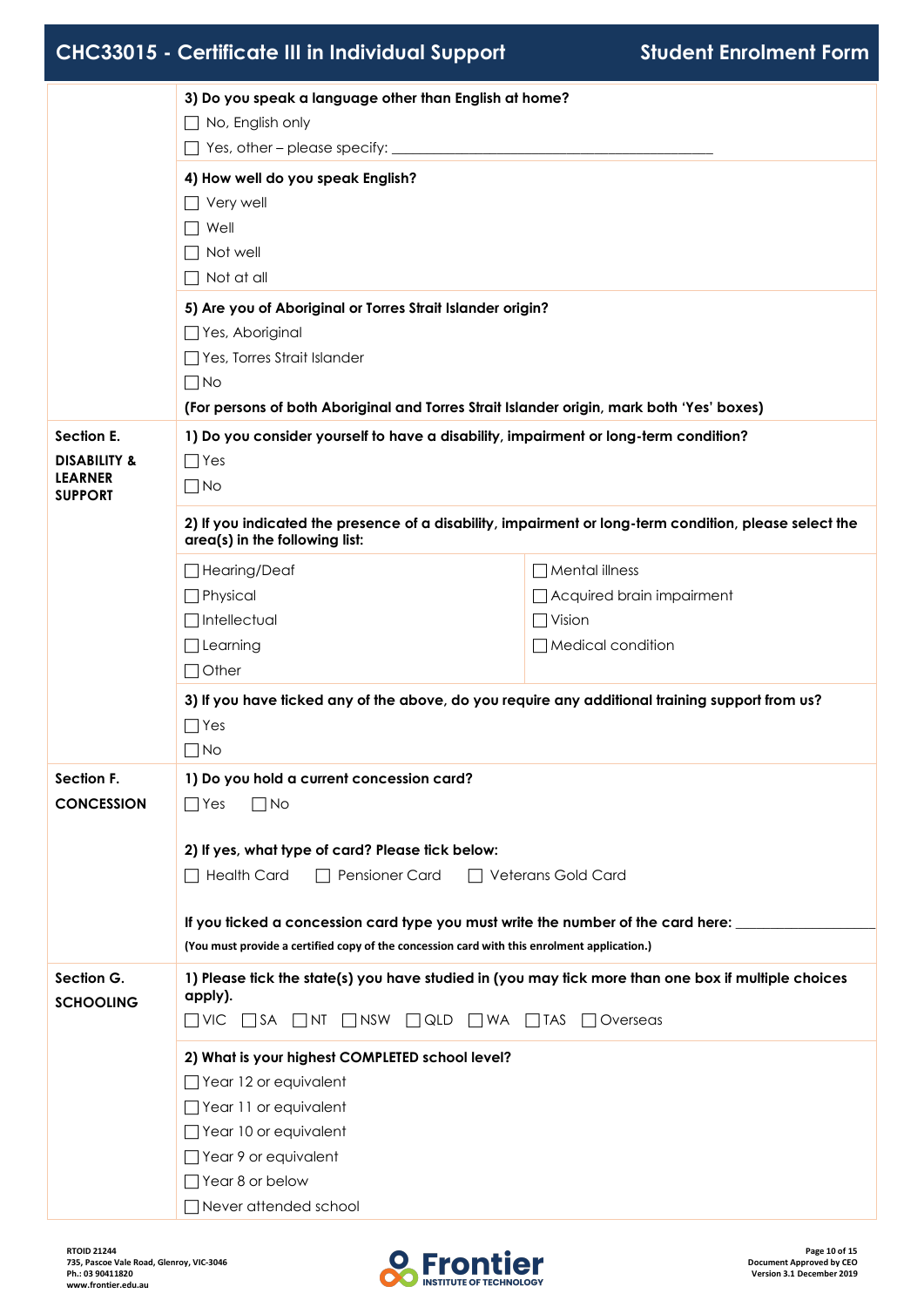|                                                        | 3) In which YEAR did you complete that school level? ___________________________                                                                                                           |
|--------------------------------------------------------|--------------------------------------------------------------------------------------------------------------------------------------------------------------------------------------------|
|                                                        | 4) Are you still attending secondary school?<br>$\Box$ No<br>$\Box$ Yes                                                                                                                    |
|                                                        | 5) Do you have a Victorian Student Number (VSN)?                                                                                                                                           |
|                                                        | 6) Are you currently enrolled as an apprentice at another education provider?<br>$\Box$ No<br>$\Box$ Yes                                                                                   |
|                                                        |                                                                                                                                                                                            |
| Section H.<br><b>PREVIOUS</b><br><b>QUALIFICATIONS</b> | 1) Have you SUCCESSFULLY completed any of the following qualifications?<br>$\Box$ Yes $\Box$ No                                                                                            |
| <b>ACHIEVED</b>                                        | 2) If Yes, then tick ANY applicable boxes. If No, move to Section I.<br>Please indicate where you achieved the qualification by ticking the relevant boxes. $A =$ Australia, $E =$         |
|                                                        | <b>Australian Equivalent and I = International</b><br>e.g. if you have Certificate III in Building and Construction achieved in Australia you should tick the<br>boxes as indicated below: |
|                                                        | A E I                                                                                                                                                                                      |
|                                                        | $\boxtimes \square \square$ Certificate III (or trade certificate)                                                                                                                         |
|                                                        | A E I                                                                                                                                                                                      |
|                                                        | □ Bachelor degree or higher degree                                                                                                                                                         |
|                                                        | □□□ Advanced diploma or associate degree                                                                                                                                                   |
|                                                        | □□□ Diploma (or associate diploma)                                                                                                                                                         |
|                                                        | □□ Certificate IV (or advanced certificate/technician)                                                                                                                                     |
|                                                        | □□□ Certificate III (or trade certificate)                                                                                                                                                 |
|                                                        | $\Box\Box$ Certificate II                                                                                                                                                                  |
|                                                        | $\Box \Box \Box$ Certificate I                                                                                                                                                             |
|                                                        | $\Box \Box$ Certificates other than the above                                                                                                                                              |
| Section I.                                             | 1) Of the following categories, which BEST describes your current employment status?                                                                                                       |
| <b>EMPLOYMENT</b>                                      | $\Box$ Full-time employee                                                                                                                                                                  |
| <b>STATUS</b>                                          | $\Box$ Part-time employee                                                                                                                                                                  |
|                                                        | $\Box$ Self employed – not employing others                                                                                                                                                |
|                                                        | $\Box$ Self employed – employing others                                                                                                                                                    |
|                                                        | $\Box$ Employed – unpaid worker in a family business                                                                                                                                       |
|                                                        | $\Box$ Unemployed – seeking full-time work                                                                                                                                                 |
|                                                        | $\Box$ Unemployed – seeking part-time work                                                                                                                                                 |
|                                                        | $\Box$ Not employed – not seeking employment                                                                                                                                               |
|                                                        | 2) If employed, of the following classifications, which BEST describes your current or recent<br>occupation? (Tick ONE box only)                                                           |
|                                                        | $\Box$ Managers                                                                                                                                                                            |
|                                                        | $\Box$ Professionals                                                                                                                                                                       |
|                                                        | □ Technicians and Trades Workers                                                                                                                                                           |
|                                                        | □ Community and Personal Service Workers                                                                                                                                                   |
|                                                        | □ Clerical and Administrative Workers                                                                                                                                                      |

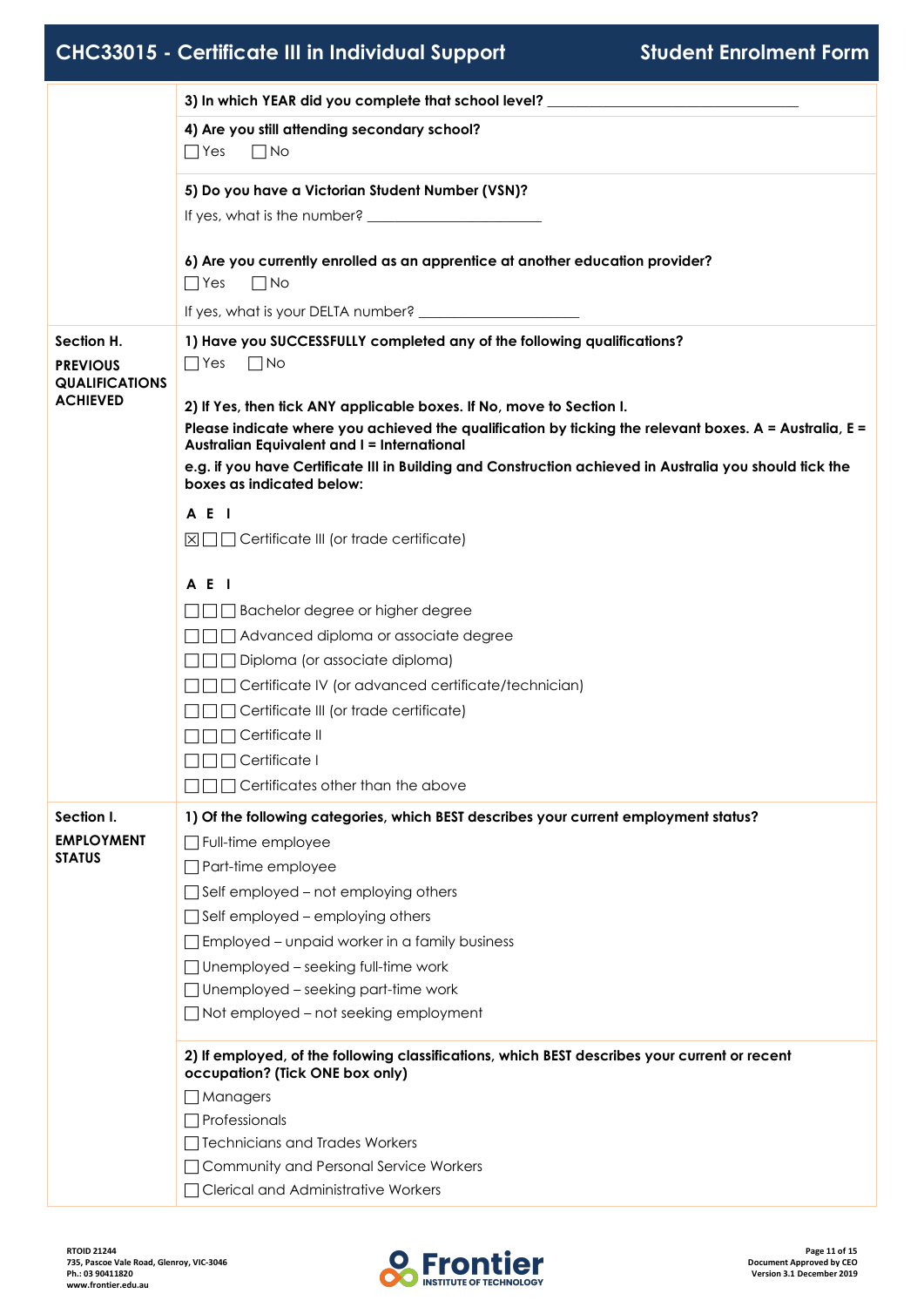|                                                         | □ Sales Workers                                                                                                                                                                                       |                                                                                                                                                                                                             |  |  |  |
|---------------------------------------------------------|-------------------------------------------------------------------------------------------------------------------------------------------------------------------------------------------------------|-------------------------------------------------------------------------------------------------------------------------------------------------------------------------------------------------------------|--|--|--|
|                                                         | Machinery Operators and Drivers                                                                                                                                                                       |                                                                                                                                                                                                             |  |  |  |
|                                                         | $\Box$ Labourers                                                                                                                                                                                      |                                                                                                                                                                                                             |  |  |  |
|                                                         | $\Box$ Other                                                                                                                                                                                          |                                                                                                                                                                                                             |  |  |  |
|                                                         | 3) If employed, which of the following classifications BEST describes the Industry of your current or<br>previous employment? (Tick ONE box only)                                                     |                                                                                                                                                                                                             |  |  |  |
|                                                         | □ Agriculture, Forestry and Fishing                                                                                                                                                                   | □ Financial and Insurance Services                                                                                                                                                                          |  |  |  |
|                                                         | $\Box$ Mining                                                                                                                                                                                         | Rental, Hiring and Real Estate Services                                                                                                                                                                     |  |  |  |
|                                                         | □Manufacturing                                                                                                                                                                                        | □ Professional, Scientific and Technical Services                                                                                                                                                           |  |  |  |
|                                                         | Electricity, Gas, Water and Waste Services                                                                                                                                                            | Administrative and Support Services                                                                                                                                                                         |  |  |  |
|                                                         | $\Box$ Construction                                                                                                                                                                                   | □ Public Administration and Safety                                                                                                                                                                          |  |  |  |
|                                                         | $\Box$ Wholesale Trade                                                                                                                                                                                | $\Box$ Education and Training                                                                                                                                                                               |  |  |  |
|                                                         | $\Box$ Retail Trade                                                                                                                                                                                   | Health Care and Social Assistance                                                                                                                                                                           |  |  |  |
|                                                         | □ Accommodation and Food Services                                                                                                                                                                     | $\Box$ Arts and Recreation Services                                                                                                                                                                         |  |  |  |
|                                                         | $\Box$ Other Services<br>□ Transport, Postal and Warehousing                                                                                                                                          |                                                                                                                                                                                                             |  |  |  |
|                                                         | □ Information Media and Telecommunications                                                                                                                                                            |                                                                                                                                                                                                             |  |  |  |
|                                                         | 4) Please fill in the details of your current employer below:                                                                                                                                         |                                                                                                                                                                                                             |  |  |  |
|                                                         | <b>Trading Name:</b>                                                                                                                                                                                  | ABN:                                                                                                                                                                                                        |  |  |  |
|                                                         | Industry:                                                                                                                                                                                             |                                                                                                                                                                                                             |  |  |  |
|                                                         | Legal Name:                                                                                                                                                                                           |                                                                                                                                                                                                             |  |  |  |
|                                                         | Your Position:                                                                                                                                                                                        |                                                                                                                                                                                                             |  |  |  |
|                                                         | Address:                                                                                                                                                                                              |                                                                                                                                                                                                             |  |  |  |
|                                                         | Suburb:                                                                                                                                                                                               |                                                                                                                                                                                                             |  |  |  |
|                                                         | State:                                                                                                                                                                                                | Postcode:                                                                                                                                                                                                   |  |  |  |
|                                                         | Phone:                                                                                                                                                                                                | Mobile:                                                                                                                                                                                                     |  |  |  |
|                                                         | <b>Contact Person:</b>                                                                                                                                                                                | <b>Contact Number:</b>                                                                                                                                                                                      |  |  |  |
| Section J.                                              | Of the following categories, which BEST describes your main reason for undertaking this<br>course/traineeship/apprenticeship?                                                                         |                                                                                                                                                                                                             |  |  |  |
| STUDY REASON                                            | (Tick ONE box only)                                                                                                                                                                                   |                                                                                                                                                                                                             |  |  |  |
|                                                         | $\Box$ To get a job                                                                                                                                                                                   |                                                                                                                                                                                                             |  |  |  |
|                                                         | $\Box$ To develop my existing business                                                                                                                                                                |                                                                                                                                                                                                             |  |  |  |
|                                                         | $\Box$ To start my own business                                                                                                                                                                       |                                                                                                                                                                                                             |  |  |  |
|                                                         | $\Box$ To try for a different career                                                                                                                                                                  |                                                                                                                                                                                                             |  |  |  |
|                                                         | $\Box$ To get a better job or promotion                                                                                                                                                               |                                                                                                                                                                                                             |  |  |  |
|                                                         | $\Box$ It was a requirement of my job                                                                                                                                                                 |                                                                                                                                                                                                             |  |  |  |
|                                                         | $\Box$ I wanted extra skills for my job                                                                                                                                                               |                                                                                                                                                                                                             |  |  |  |
|                                                         | $\Box$ To get into another course of study                                                                                                                                                            |                                                                                                                                                                                                             |  |  |  |
|                                                         | $\Box$ For personal interest or self-development                                                                                                                                                      |                                                                                                                                                                                                             |  |  |  |
|                                                         | □ To get skills for community/voluntary work                                                                                                                                                          |                                                                                                                                                                                                             |  |  |  |
|                                                         | $\Box$ Other reasons                                                                                                                                                                                  |                                                                                                                                                                                                             |  |  |  |
| Section K.<br>UNIQUE STUDENT<br><b>IDENTIFIER (USI)</b> | From 1 January 2015, Frontier Institute of Technology can be prevented from issuing you with a<br>for it directly at https://www.usi.gov.au/your-usi/create-usi/ using a computer or a mobile device. | nationally recognised VET qualification or statement of attainment when you complete your course if<br>you do not have a Unique Student Identifier (USI). If you have not yet obtained a USI, you can apply |  |  |  |

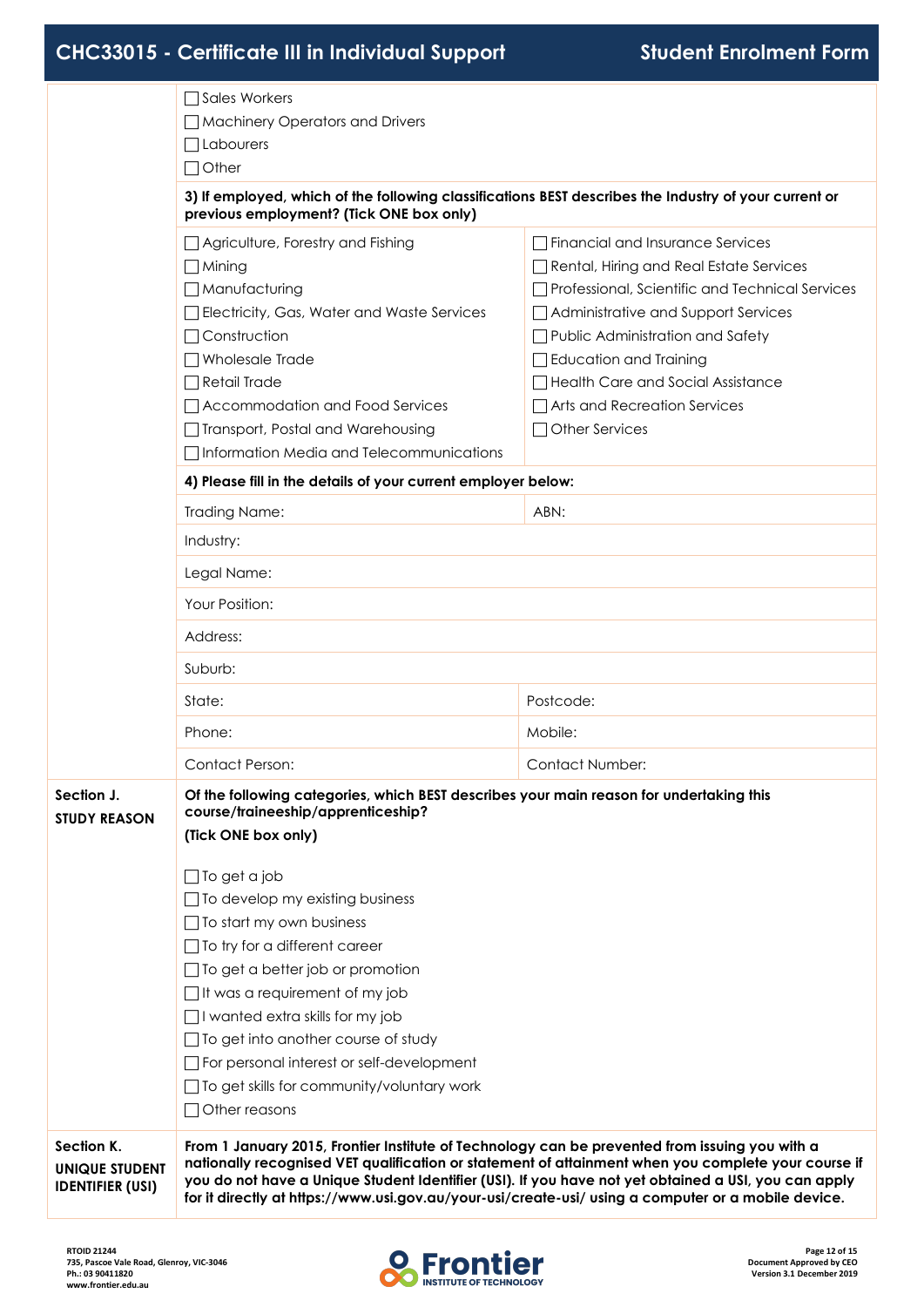|  | CHC33015 - Certificate III in Individual Support |  |  |
|--|--------------------------------------------------|--|--|
|--|--------------------------------------------------|--|--|

| <b>Unique Student Identifier</b>                                                                                                                                      |                                                                                                                                                                                                            |
|-----------------------------------------------------------------------------------------------------------------------------------------------------------------------|------------------------------------------------------------------------------------------------------------------------------------------------------------------------------------------------------------|
| <b>Application for Unique Student Identifier</b>                                                                                                                      |                                                                                                                                                                                                            |
| us to do so and declare that you have read the privacy information at                                                                                                 | If you would like Frontier Institute of Technology to apply for a USI on your behalf, you must authorise<br>https://www.usi.gov.au/Training-Organisations/Pages/Privacy-Notice.aspx. You must also provide |
| behalf.                                                                                                                                                               | some additional information, as noted at the end of this form, so that we can apply for a USI on your                                                                                                      |
| 2014, for a USI on my behalf.                                                                                                                                         | Frontier Institute of Technology to apply pursuant to sub-section 9(2) of the Student Identifiers Act                                                                                                      |
| Notice.aspx.                                                                                                                                                          | $\Box$ I have read and I consent to the collection, use and disclosure of my personal information<br>pursuant to the information detailed at https://www.usi.gov.au/Training-Organisations/Pages/Privacy-  |
|                                                                                                                                                                       |                                                                                                                                                                                                            |
| (please write the name of the Australian or overseas town or city where you were born)                                                                                |                                                                                                                                                                                                            |
| Please provide details for one of the forms of identity below.                                                                                                        |                                                                                                                                                                                                            |
| written in the document you provide below.                                                                                                                            | Please ensure that the name written in the 'Personal Details' section is exactly the same as what is                                                                                                       |
| <b>Australian Driver Licence:</b>                                                                                                                                     |                                                                                                                                                                                                            |
| State: ________                                                                                                                                                       |                                                                                                                                                                                                            |
|                                                                                                                                                                       |                                                                                                                                                                                                            |
| <b>Medicare Card:</b>                                                                                                                                                 |                                                                                                                                                                                                            |
| <b>Medicare Card Number:</b>                                                                                                                                          |                                                                                                                                                                                                            |
| Individual Reference Number (next to your name on your Medicare card): ________                                                                                       |                                                                                                                                                                                                            |
| <b>Card Colour:</b>                                                                                                                                                   |                                                                                                                                                                                                            |
| Green Expiry Date ___________________ (format MM/YYYY)                                                                                                                |                                                                                                                                                                                                            |
| □ Yellow Expiry Date _____/____ (format MM/YYYY)                                                                                                                      |                                                                                                                                                                                                            |
| □ Blue Expiry Date __/____/___ (format DD/MM/YYYY)                                                                                                                    |                                                                                                                                                                                                            |
|                                                                                                                                                                       |                                                                                                                                                                                                            |
|                                                                                                                                                                       |                                                                                                                                                                                                            |
|                                                                                                                                                                       |                                                                                                                                                                                                            |
|                                                                                                                                                                       |                                                                                                                                                                                                            |
| Passport Number _________________________                                                                                                                             |                                                                                                                                                                                                            |
|                                                                                                                                                                       |                                                                                                                                                                                                            |
|                                                                                                                                                                       |                                                                                                                                                                                                            |
| Australian Passport Passport Number<br>□ Non Australian Passport (with Australian Visa)<br>□ Citizenship Certificate<br>$\Box$ Certificate of Registration by Descent | Acquisition Date ___/___/______ (DD/MM/YYYY)                                                                                                                                                               |
|                                                                                                                                                                       |                                                                                                                                                                                                            |

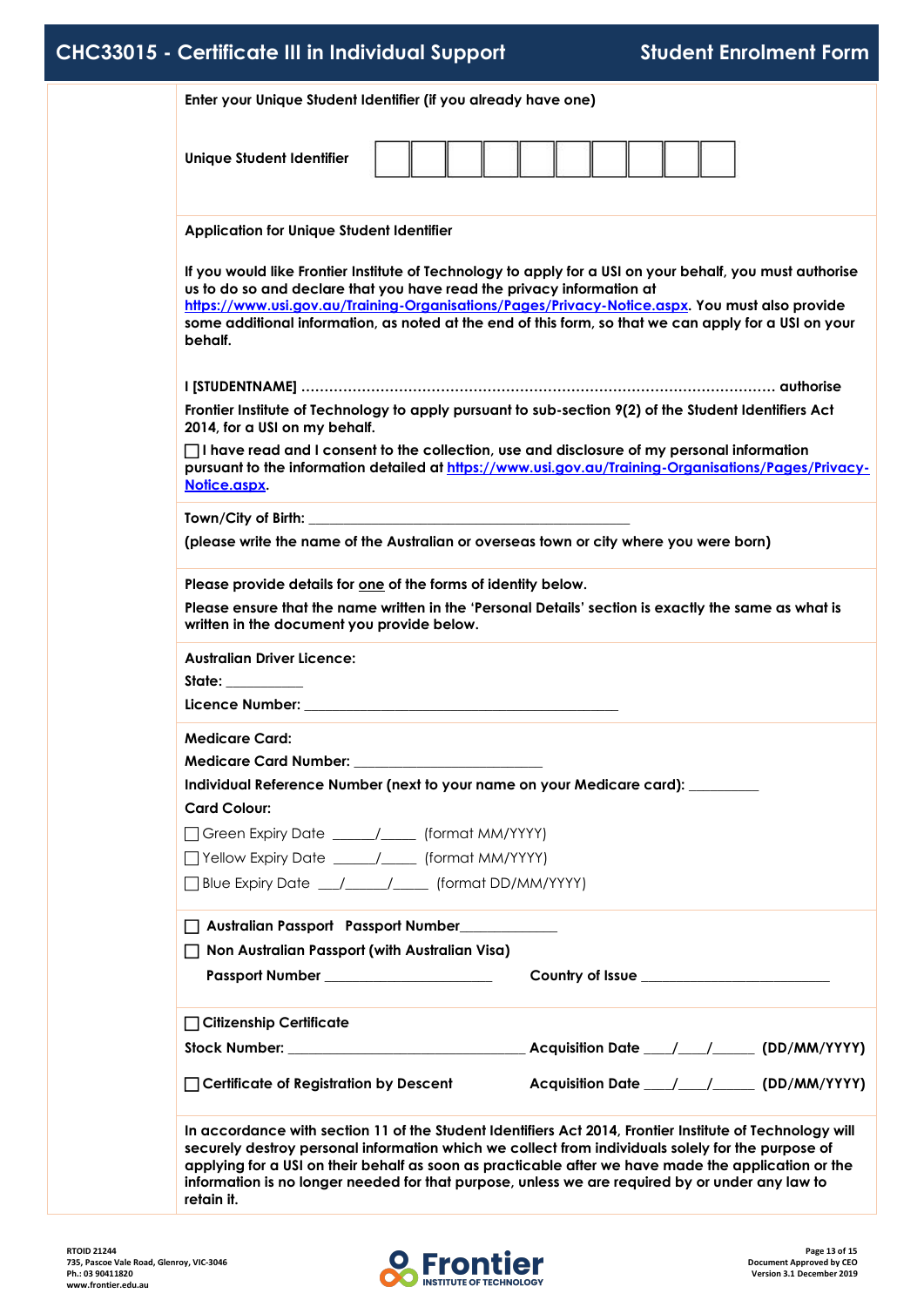**CREDIT**

#### **Section L. CREDIT TRANSFER**

 $\,$  TRANSFER  $\,$  within Australia, they may be eligible for Credit Transfer. You must present an original certificate with **If you have any prior Nationally Recognised Certificates or Statements of Attainment completed a transcript of the competencies containing nationally recognised titles and codes. If any of these** units' titles and codes are equivalent to the ones you are enrolled in, you might be granted a Credit **Transfer for that particular unit.**

In the table below, please list the name and code of the unit(s) you wish to apply for a Credit Transfer

|                                                                                                | in.                                                                                                                                                                                                                                                                                                                                                                                                                                                                                                                                                                                                                                                                                                                                                                                                                                                                                                                                                                                                             |                                                                                                                                                                                                                                                                                        |                                           |                                               |                                       |
|------------------------------------------------------------------------------------------------|-----------------------------------------------------------------------------------------------------------------------------------------------------------------------------------------------------------------------------------------------------------------------------------------------------------------------------------------------------------------------------------------------------------------------------------------------------------------------------------------------------------------------------------------------------------------------------------------------------------------------------------------------------------------------------------------------------------------------------------------------------------------------------------------------------------------------------------------------------------------------------------------------------------------------------------------------------------------------------------------------------------------|----------------------------------------------------------------------------------------------------------------------------------------------------------------------------------------------------------------------------------------------------------------------------------------|-------------------------------------------|-----------------------------------------------|---------------------------------------|
|                                                                                                | <b>Unit Code</b>                                                                                                                                                                                                                                                                                                                                                                                                                                                                                                                                                                                                                                                                                                                                                                                                                                                                                                                                                                                                | <b>Unit Title</b>                                                                                                                                                                                                                                                                      | <b>CT Granted</b><br>(RTO to<br>complete) | CT Not<br><b>Granted (RTO</b><br>to complete) | <b>Reasons for not</b><br>granting CT |
|                                                                                                |                                                                                                                                                                                                                                                                                                                                                                                                                                                                                                                                                                                                                                                                                                                                                                                                                                                                                                                                                                                                                 |                                                                                                                                                                                                                                                                                        |                                           |                                               |                                       |
|                                                                                                |                                                                                                                                                                                                                                                                                                                                                                                                                                                                                                                                                                                                                                                                                                                                                                                                                                                                                                                                                                                                                 |                                                                                                                                                                                                                                                                                        |                                           |                                               |                                       |
|                                                                                                |                                                                                                                                                                                                                                                                                                                                                                                                                                                                                                                                                                                                                                                                                                                                                                                                                                                                                                                                                                                                                 |                                                                                                                                                                                                                                                                                        |                                           |                                               |                                       |
|                                                                                                |                                                                                                                                                                                                                                                                                                                                                                                                                                                                                                                                                                                                                                                                                                                                                                                                                                                                                                                                                                                                                 |                                                                                                                                                                                                                                                                                        |                                           |                                               |                                       |
|                                                                                                |                                                                                                                                                                                                                                                                                                                                                                                                                                                                                                                                                                                                                                                                                                                                                                                                                                                                                                                                                                                                                 | <b>Student Declaration &amp; Signature:</b><br>Original or certified copies of all certificates/Statements of Attainment have been provided by the<br>student for the purposes of this Credit Transfer application and are documents obtained through<br>accredited training pathways. |                                           |                                               |                                       |
|                                                                                                | Student Signature: _                                                                                                                                                                                                                                                                                                                                                                                                                                                                                                                                                                                                                                                                                                                                                                                                                                                                                                                                                                                            |                                                                                                                                                                                                                                                                                        |                                           |                                               |                                       |
| Section M.<br><b>COMPLAINT</b><br><b>AND APPEAL</b>                                            | Frontier's Management shall ensure that all complaints and appeals are dealt with in accordance<br>with the principles of natural justice and procedural fairness and will remain publicly available.<br>At Frontier Institute of Technology, we encourage every individual, whether they are a student or<br>staff, to share their views, as your opinion is important in serving you better. Frontier ensures that we<br>will try to resolve any concerns through a one on one friendly discussion at first instance, and if you<br>remain unhappy with any of our decisions or actions, you can formalise your complaint and appeal<br>through the process explained at www.frontier.edu.au/policies/. Upon receiving a written complaint,<br>we will get back to you within 10 working days. If the matter remains unsolved after two attempts,<br>you are always free to appeal externally. For more details about Frontier's Complaint and Appeal<br>Policy, please access www.frontier.edu.au/policies/. |                                                                                                                                                                                                                                                                                        |                                           |                                               |                                       |
| Section N.<br><b>PRIVACY</b><br><b>STATEMENT &amp;</b><br><b>STUDENT</b><br><b>DECLARATION</b> | I understand that Frontier Institute of Technology is required to submit data sourced from this<br>enrolment form to the national VET administrative collection as a regulatory reporting requirement.<br>The information contained on my enrolment form may be used by Frontier Institute of Technology or<br>the following third parties for administrative, regulatory and/or research purposes:<br>• School - if I am a secondary student undertaking VET, including a school based<br>apprenticeship or traineeship.<br>• Employer - if I am enrolled in training paid by my employer.                                                                                                                                                                                                                                                                                                                                                                                                                     |                                                                                                                                                                                                                                                                                        |                                           |                                               |                                       |